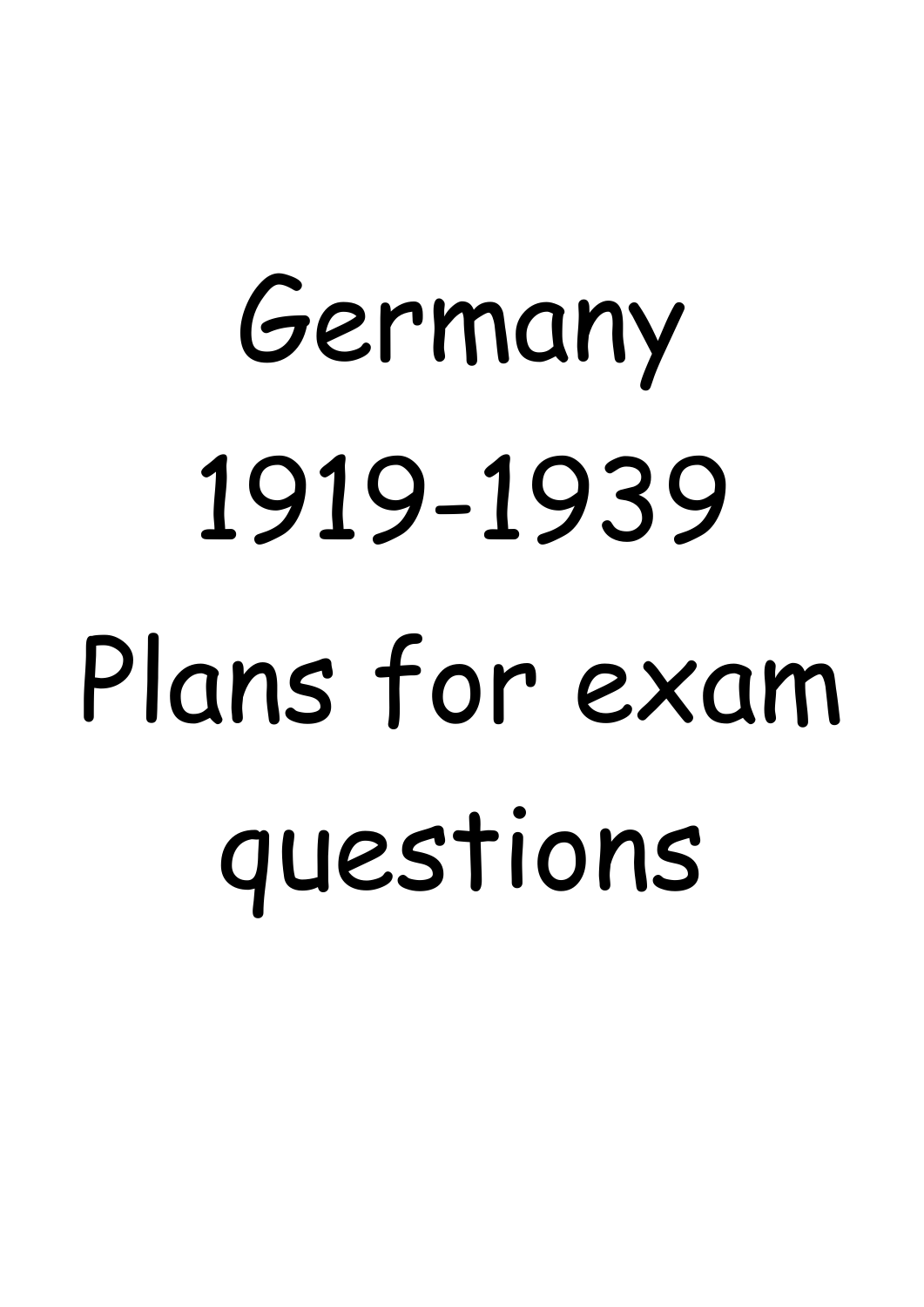#### **Plans for potential question 1s:**

| Use Source A and your own knowledge to describe the effects of hyperinflation on life in Germany in<br>1923. |  |
|--------------------------------------------------------------------------------------------------------------|--|
| Info from source:                                                                                            |  |
| <b>Explanation from source:</b>                                                                              |  |
| 1st fact from own knowledge:                                                                                 |  |
| 2 <sup>nd</sup> fact from own knowledge:                                                                     |  |
| 3 <sup>rd</sup> fact from own knowledge:                                                                     |  |

| Use Source A and your own knowledge to describe the role of the SA. |  |
|---------------------------------------------------------------------|--|
| Info from source:                                                   |  |
| Explanation from source:                                            |  |
| $1st$ fact from own knowledge:                                      |  |
| 2 <sup>nd</sup> fact from own knowledge:                            |  |
| 3rd fact from own knowledge:                                        |  |

| Use Source A and your own knowledge to describe the Spartacist Uprising of 1919. |  |
|----------------------------------------------------------------------------------|--|
| Info from source:                                                                |  |
| <b>Explanation from source:</b>                                                  |  |
| $1st$ fact from own knowledge:                                                   |  |
| 2 <sup>nd</sup> fact from own knowledge:                                         |  |
| 3rd fact from own knowledge:                                                     |  |

| Use Source A and your own knowledge to describe the situation in Germany by 1932. |  |
|-----------------------------------------------------------------------------------|--|
| Info from source:                                                                 |  |
| Explanation from source:                                                          |  |
| 1st fact from own knowledge:                                                      |  |
| 2 <sup>nd</sup> fact from own knowledge:                                          |  |
| 3rd fact from own knowledge:                                                      |  |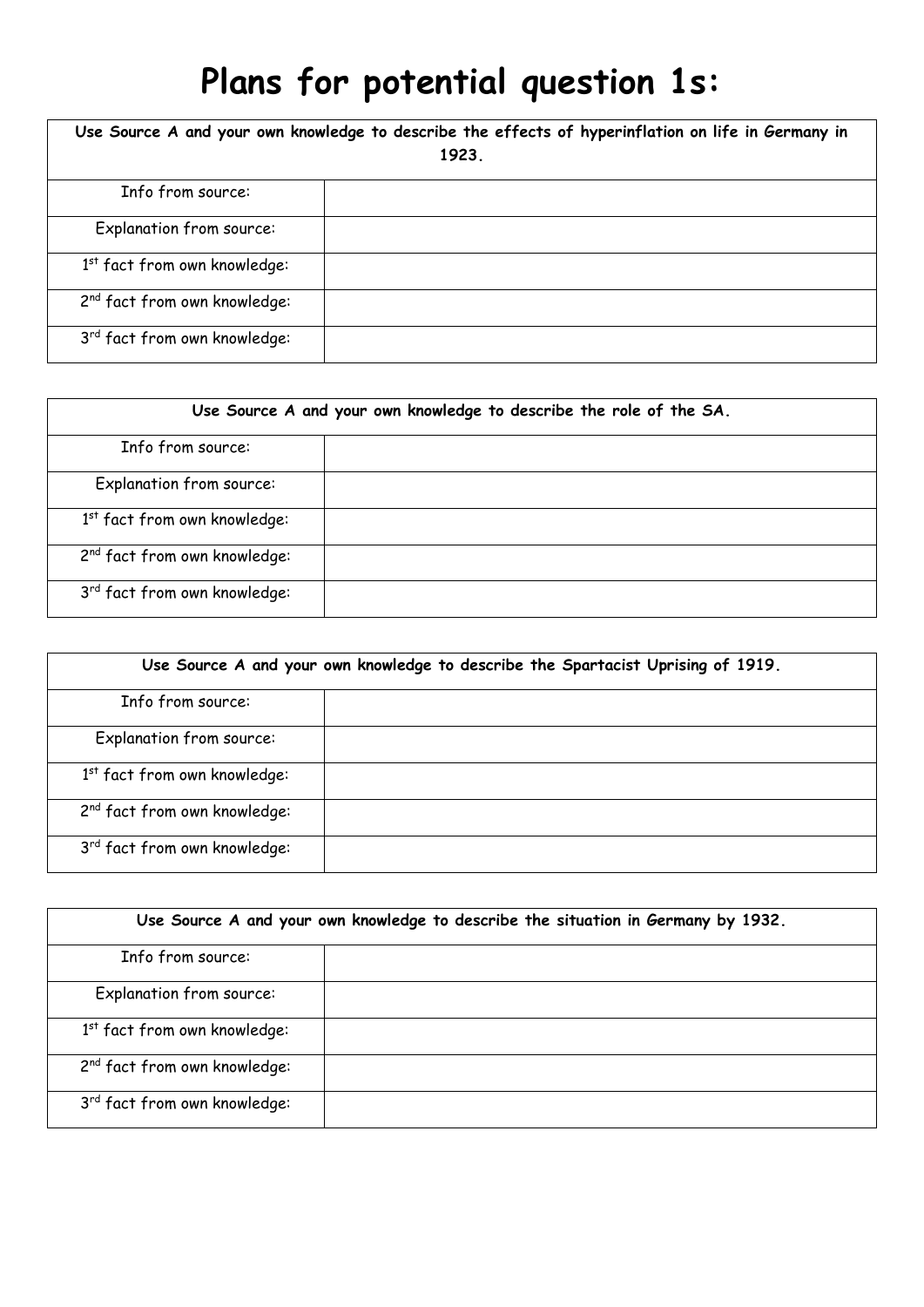| Use Source A and your own knowledge to describe the events of the Reichstag Fire. |  |
|-----------------------------------------------------------------------------------|--|
| Info from source:                                                                 |  |
| <b>Explanation from source:</b>                                                   |  |
| 1 <sup>st</sup> fact from own knowledge:                                          |  |
| 2 <sup>nd</sup> fact from own knowledge:                                          |  |
| 3rd fact from own knowledge:                                                      |  |

| Use Source A and your own knowledge to describe the Hitler Youth Movement. |  |
|----------------------------------------------------------------------------|--|
| Info from source:                                                          |  |
| <b>Explanation from source:</b>                                            |  |
| 1st fact from own knowledge:                                               |  |
| 2 <sup>nd</sup> fact from own knowledge:                                   |  |
| 3rd fact from own knowledge:                                               |  |

| Use Source A and your own knowledge to describe the arrival of prisoners at a concentration camp. |  |
|---------------------------------------------------------------------------------------------------|--|
| Info from source:                                                                                 |  |
| <b>Explanation from source:</b>                                                                   |  |
| 1st fact from own knowledge:                                                                      |  |
| 2 <sup>nd</sup> fact from own knowledge:                                                          |  |
| 3rd fact from own knowledge:                                                                      |  |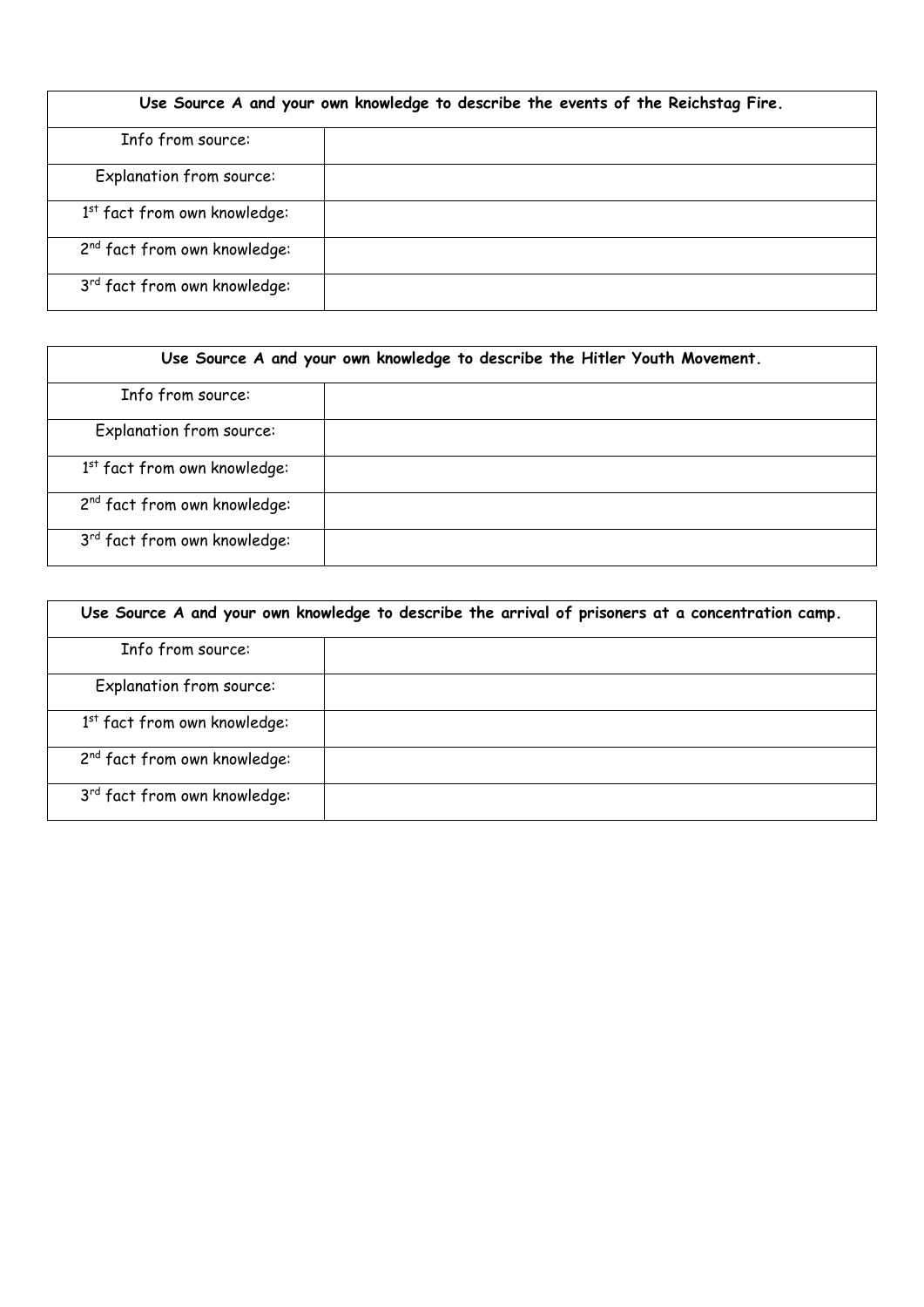### **Plans for potential question 2s:**

| What was the purpose of Source B? (Clemenceau the Vampire source) |  |
|-------------------------------------------------------------------|--|
| What source is:                                                   |  |
| Purpose of source & why:                                          |  |
| Part of source & description:                                     |  |
| Part of source & description:                                     |  |
| Context of period:                                                |  |

|                               | What was the purpose of Source B? (women) |
|-------------------------------|-------------------------------------------|
| What source is:               |                                           |
| Purpose of source & why:      |                                           |
| Part of source & description: |                                           |
| Part of source & description: |                                           |
| Context of period:            |                                           |

| What was the purpose of Source B? (Communists) |  |
|------------------------------------------------|--|
| What source is:                                |  |
| Purpose of source & why:                       |  |
| Part of source & description:                  |  |
| Part of source & description:                  |  |
| Context of period:                             |  |

| What was the purpose of Source B? (Night of Long Knives) |  |
|----------------------------------------------------------|--|
| What source is:                                          |  |
| Purpose of source & why:                                 |  |
| Part of source & description:                            |  |
| Part of source & description:                            |  |
| Context of period:                                       |  |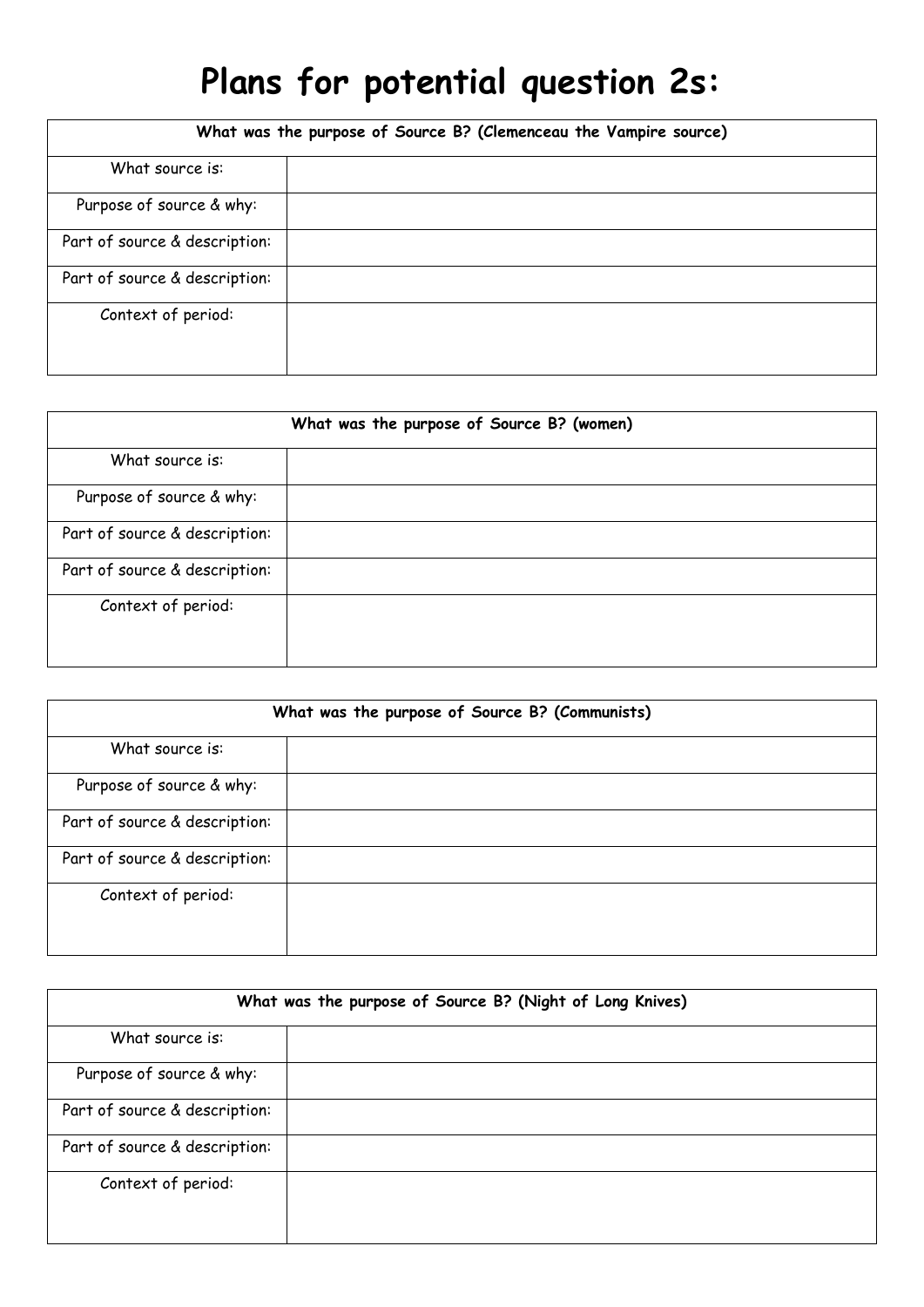### **Plans for potential question 3s:**

|                             | Did the Nazis come to power due to weaknesses of the Weimar Republic? |
|-----------------------------|-----------------------------------------------------------------------|
| Interpretation 1 -          |                                                                       |
| agree/contradict:           |                                                                       |
| Points of Interpretation 1: |                                                                       |
| Own knowledge to support    |                                                                       |
| Interpretation 1:           |                                                                       |
| Reason/s why                |                                                                       |
| Interpretation 1 is         |                                                                       |
| reliable:                   |                                                                       |
| Reason/s why                |                                                                       |
| Interpretation 1 is not     |                                                                       |
| reliable:                   |                                                                       |
| Interpretation 2 -          |                                                                       |
| agree/contradict:           |                                                                       |
| Points of Interpretation 2: |                                                                       |
| Own knowledge to support    |                                                                       |
| <b>Interpretation 2:</b>    |                                                                       |
| Reason/s why                |                                                                       |
| Interpretation 2 is         |                                                                       |
| reliable:                   |                                                                       |
| Reason/s why                |                                                                       |
| Interpretation 2 is not     |                                                                       |
| reliable:                   |                                                                       |

|                             | Was the collapse of the Weimar Republic inevitable? |
|-----------------------------|-----------------------------------------------------|
| Interpretation 1 -          |                                                     |
| agree/contradict:           |                                                     |
| Points of Interpretation 1: |                                                     |
| Own knowledge to support    |                                                     |
| Interpretation 1:           |                                                     |
| Reason/s why                |                                                     |
| Interpretation 1 is         |                                                     |
| reliable:                   |                                                     |
| Reason/s why                |                                                     |
| Interpretation 1 is not     |                                                     |
| reliable:                   |                                                     |
| Interpretation 2 -          |                                                     |
| agree/contradict:           |                                                     |
| Points of Interpretation 2: |                                                     |
| Own knowledge to support    |                                                     |
| Interpretation 2:           |                                                     |
| Reason/s why                |                                                     |
| Interpretation 2 is         |                                                     |
| reliable:                   |                                                     |
| Reason/s why                |                                                     |
| Interpretation 2 is not     |                                                     |
| reliable:                   |                                                     |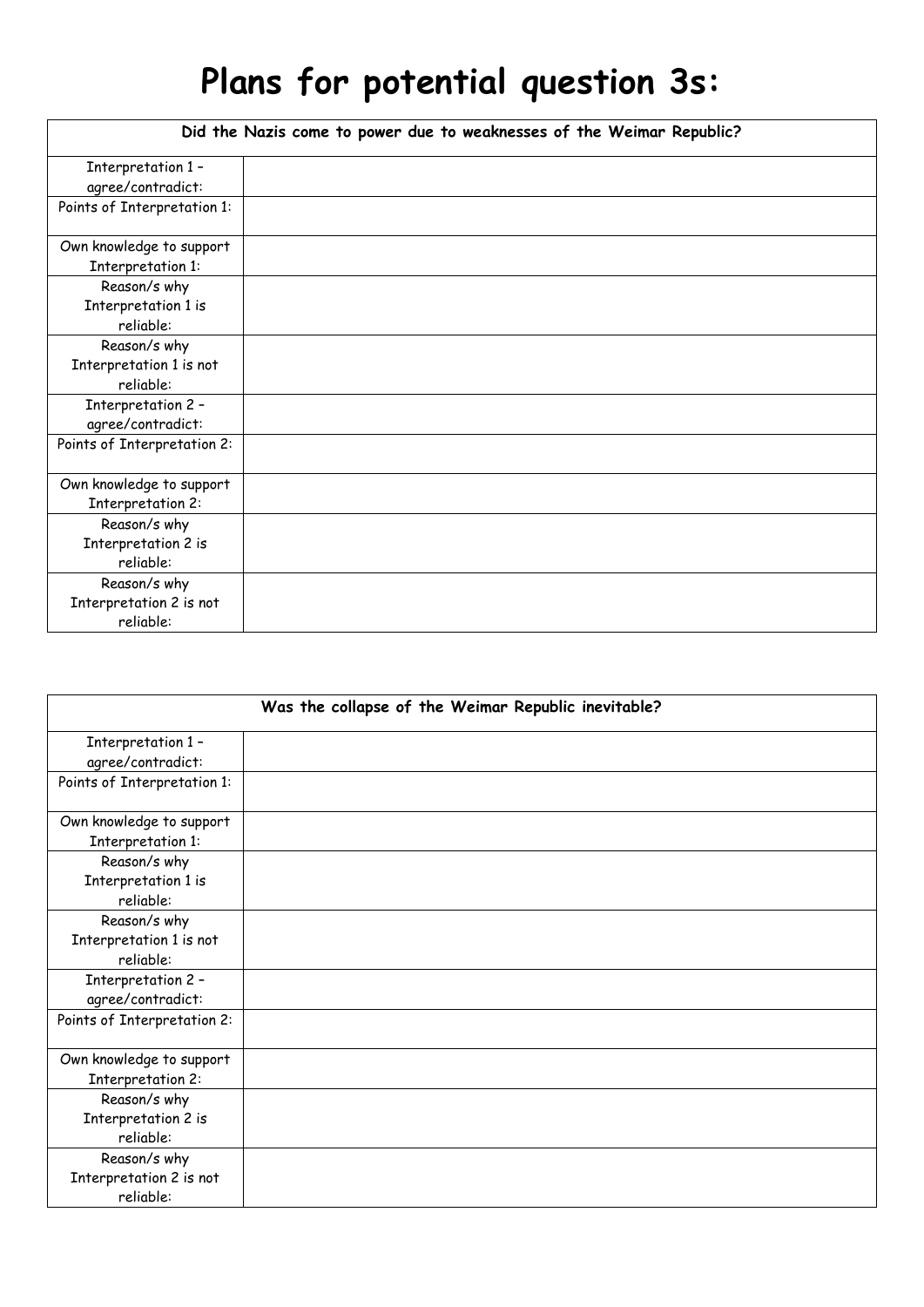| Hitler's main aim of his foreign policy was to conquer land in the east? |  |
|--------------------------------------------------------------------------|--|
| Interpretation 1 -                                                       |  |
| agree/contradict:                                                        |  |
| Points of Interpretation 1:                                              |  |
| Own knowledge to support                                                 |  |
| Interpretation 1:                                                        |  |
| Reason/s why                                                             |  |
| Interpretation 1 is                                                      |  |
| reliable:                                                                |  |
| Reason/s why                                                             |  |
| Interpretation 1 is not                                                  |  |
| reliable:                                                                |  |
| Interpretation 2 -                                                       |  |
| agree/contradict:                                                        |  |
| Points of Interpretation 2:                                              |  |
| Own knowledge to support                                                 |  |
| <b>Interpretation 2:</b>                                                 |  |
| Reason/s why                                                             |  |
| Interpretation 2 is                                                      |  |
| reliable:                                                                |  |
| Reason/s why                                                             |  |
| Interpretation 2 is not                                                  |  |
| reliable:                                                                |  |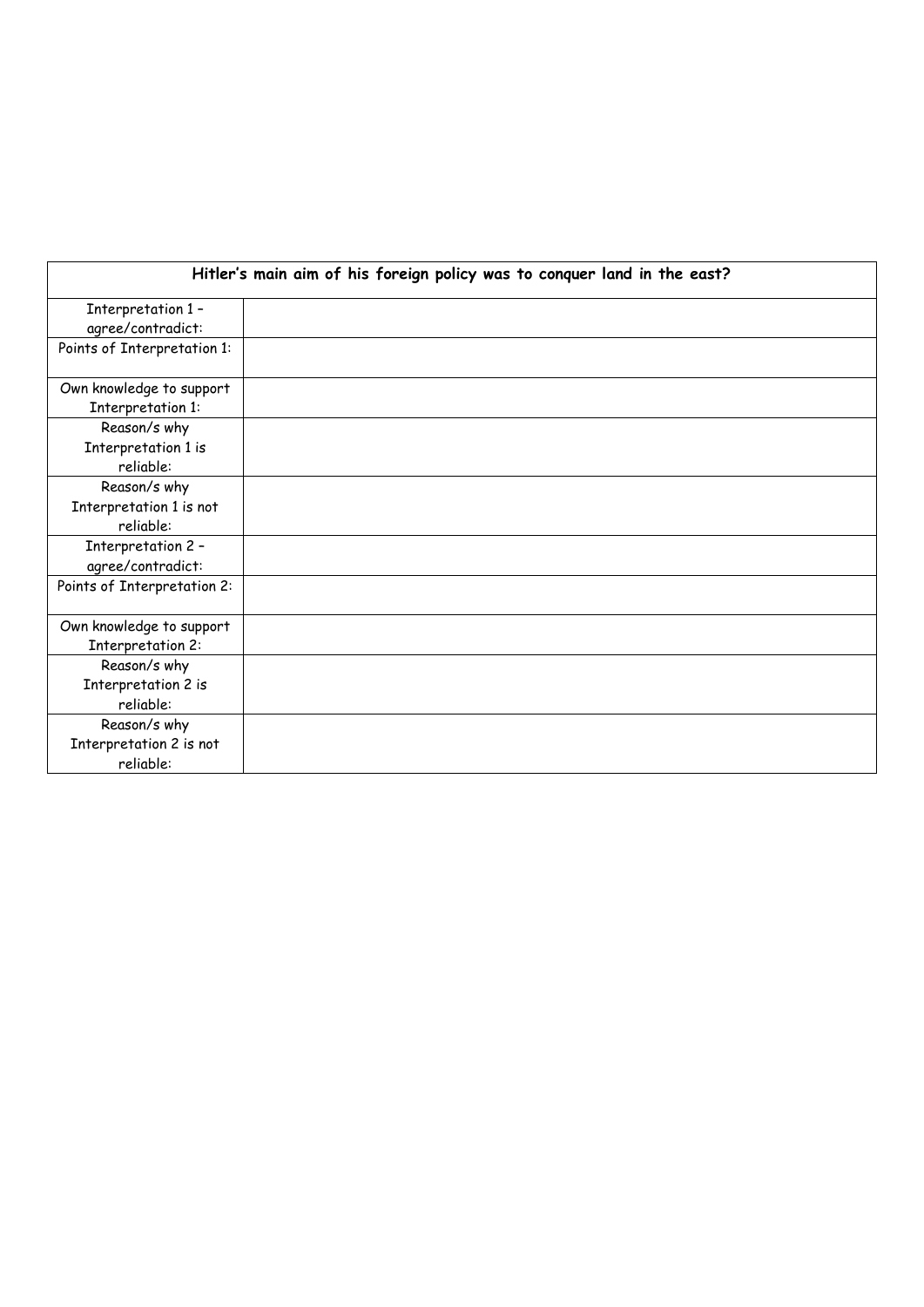## **Plans for potential question 4s:**

| Which of the sources is more useful to an historian studying the German reaction to the Treaty of<br>Versailles? |  |
|------------------------------------------------------------------------------------------------------------------|--|
| Source C quote &<br>explanation:                                                                                 |  |
| Own knowledge to support<br>Source C:                                                                            |  |
| Source C year, useful?                                                                                           |  |
| Source C author, useful?                                                                                         |  |
| Source C type, useful?                                                                                           |  |
| Source D quote &<br>explanation:                                                                                 |  |
| Own knowledge to support<br>Source D:                                                                            |  |
| Source D year, useful?                                                                                           |  |
| Source D author, useful?                                                                                         |  |
| Source D type, useful?                                                                                           |  |

|                                       | Which of the sources is more useful to an historian studying the economic condition of Germany in 1930? |
|---------------------------------------|---------------------------------------------------------------------------------------------------------|
| Source C quote &<br>explanation:      |                                                                                                         |
| Own knowledge to support<br>Source C: |                                                                                                         |
| Source C year, useful?                |                                                                                                         |
| Source C author, useful?              |                                                                                                         |
| Source C type, useful?                |                                                                                                         |
| Source D quote &<br>explanation:      |                                                                                                         |
| Own knowledge to support<br>Source D: |                                                                                                         |
| Source D year, useful?                |                                                                                                         |
| Source D author, useful?              |                                                                                                         |
| Source D type, useful?                |                                                                                                         |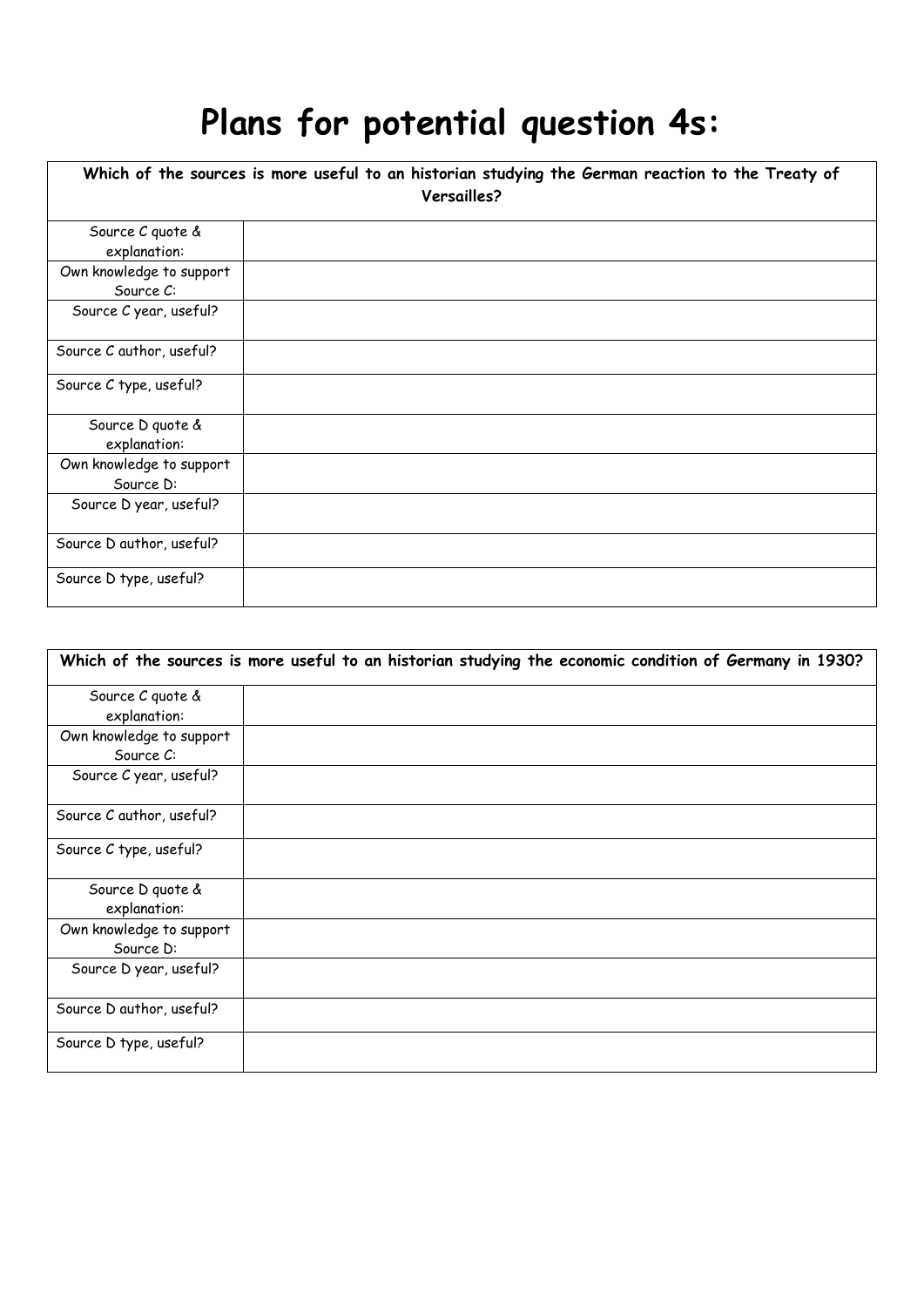| Which of the sources is more useful to an historian studying the reasons why many Germans voted for<br>Hitler? |  |
|----------------------------------------------------------------------------------------------------------------|--|
| Source C quote &<br>explanation:                                                                               |  |
| Own knowledge to support<br>Source C:                                                                          |  |
| Source C year, useful?                                                                                         |  |
| Source C author, useful?                                                                                       |  |
| Source C type, useful?                                                                                         |  |
| Source D quote &<br>explanation:                                                                               |  |
| Own knowledge to support<br>Source D:                                                                          |  |
| Source D year, useful?                                                                                         |  |
| Source D author, useful?                                                                                       |  |
| Source D type, useful?                                                                                         |  |

| Which of the sources is more useful to an historian studying who was responsible for the Reichstag Fire<br>in February 1933? |  |
|------------------------------------------------------------------------------------------------------------------------------|--|
| Source C quote &<br>explanation:                                                                                             |  |
| Own knowledge to support<br>Source C:                                                                                        |  |
| Source C year, useful?                                                                                                       |  |
| Source C author, useful?                                                                                                     |  |
| Source C type, useful?                                                                                                       |  |
| Source D quote &<br>explanation:                                                                                             |  |
| Own knowledge to support<br>Source D:                                                                                        |  |
| Source D year, useful?                                                                                                       |  |
| Source D author, useful?                                                                                                     |  |
| Source D type, useful?                                                                                                       |  |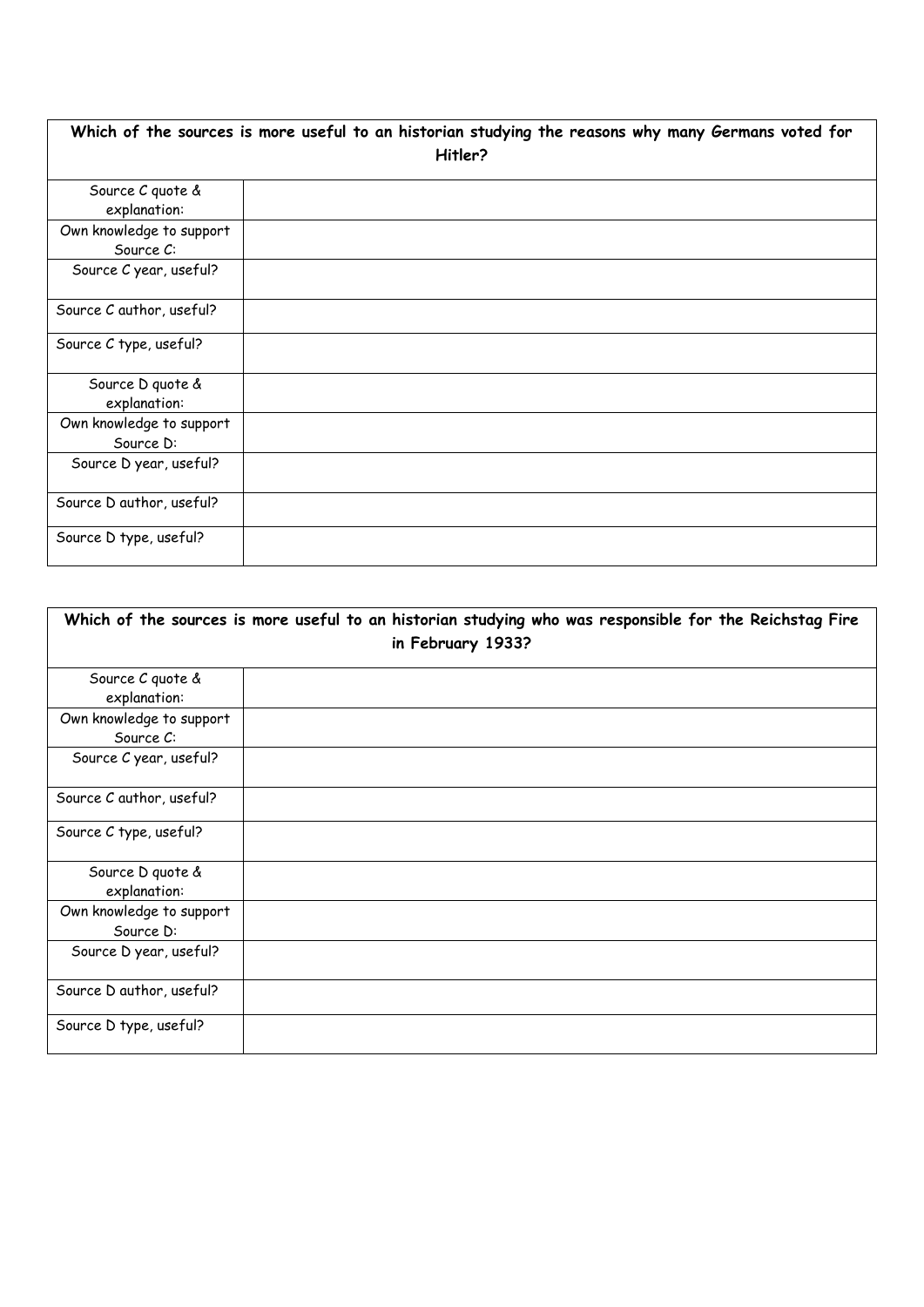|                                       | Which of the sources is more useful to an historian studying the threat posed by the SA in June 1934? |
|---------------------------------------|-------------------------------------------------------------------------------------------------------|
| Source C quote &<br>explanation:      |                                                                                                       |
| Own knowledge to support<br>Source C: |                                                                                                       |
| Source C year, useful?                |                                                                                                       |
| Source C author, useful?              |                                                                                                       |
| Source C type, useful?                |                                                                                                       |
| Source D quote &<br>explanation:      |                                                                                                       |
| Own knowledge to support<br>Source D: |                                                                                                       |
| Source D year, useful?                |                                                                                                       |
| Source D author, useful?              |                                                                                                       |
| Source D type, useful?                |                                                                                                       |

| Which of the sources is more useful to an historian studying the reasons for the Night of the Long<br>Knives? |  |
|---------------------------------------------------------------------------------------------------------------|--|
| Source C quote &<br>explanation:                                                                              |  |
| Own knowledge to support<br>Source C:                                                                         |  |
| Source C year, useful?                                                                                        |  |
| Source C author, useful?                                                                                      |  |
| Source C type, useful?                                                                                        |  |
| Source D quote &<br>explanation:                                                                              |  |
| Own knowledge to support<br>Source D:                                                                         |  |
| Source D year, useful?                                                                                        |  |
| Source D author, useful?                                                                                      |  |
| Source D type, useful?                                                                                        |  |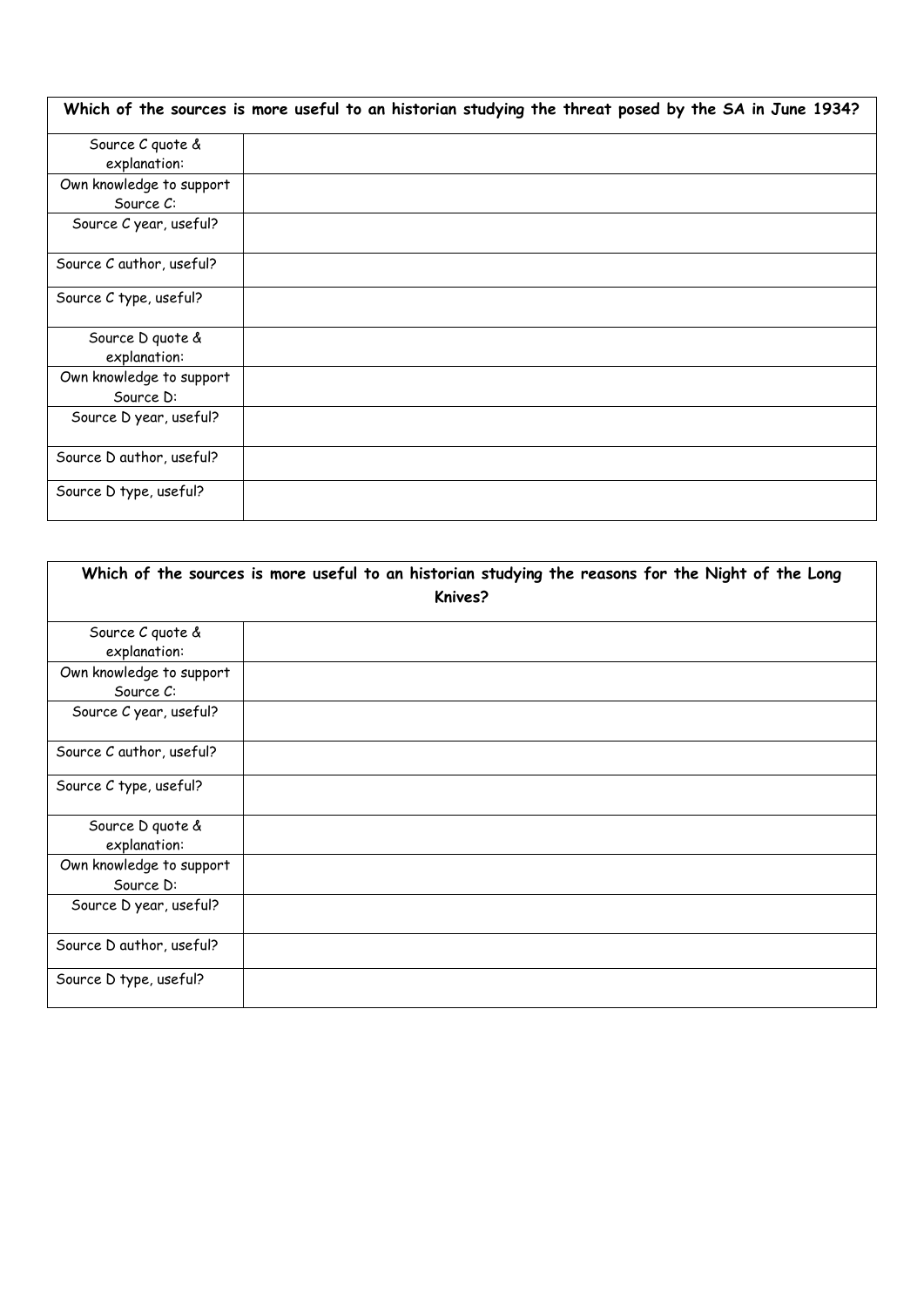| Which of the sources is more useful to an historian studying the events of Kristallnacht? |  |
|-------------------------------------------------------------------------------------------|--|
| Source C quote &                                                                          |  |
| explanation:                                                                              |  |
| Own knowledge to support                                                                  |  |
| Source C:                                                                                 |  |
| Source C year, useful?                                                                    |  |
| Source C author, useful?                                                                  |  |
| Source C type, useful?                                                                    |  |
| Source D quote &                                                                          |  |
| explanation:                                                                              |  |
| Own knowledge to support                                                                  |  |
| Source D:                                                                                 |  |
| Source D year, useful?                                                                    |  |
| Source D author, useful?                                                                  |  |
| Source D type, useful?                                                                    |  |

| Which of the sources is more useful to an historian studying Hitler's foreign policy aims? |  |
|--------------------------------------------------------------------------------------------|--|
| Source C quote &<br>explanation:                                                           |  |
| Own knowledge to support<br>Source C:                                                      |  |
| Source C year, useful?                                                                     |  |
| Source C author, useful?                                                                   |  |
| Source C type, useful?                                                                     |  |
| Source D quote &<br>explanation:                                                           |  |
| Own knowledge to support<br>Source D:                                                      |  |
| Source D year, useful?                                                                     |  |
| Source D author, useful?                                                                   |  |
| Source D type, useful?                                                                     |  |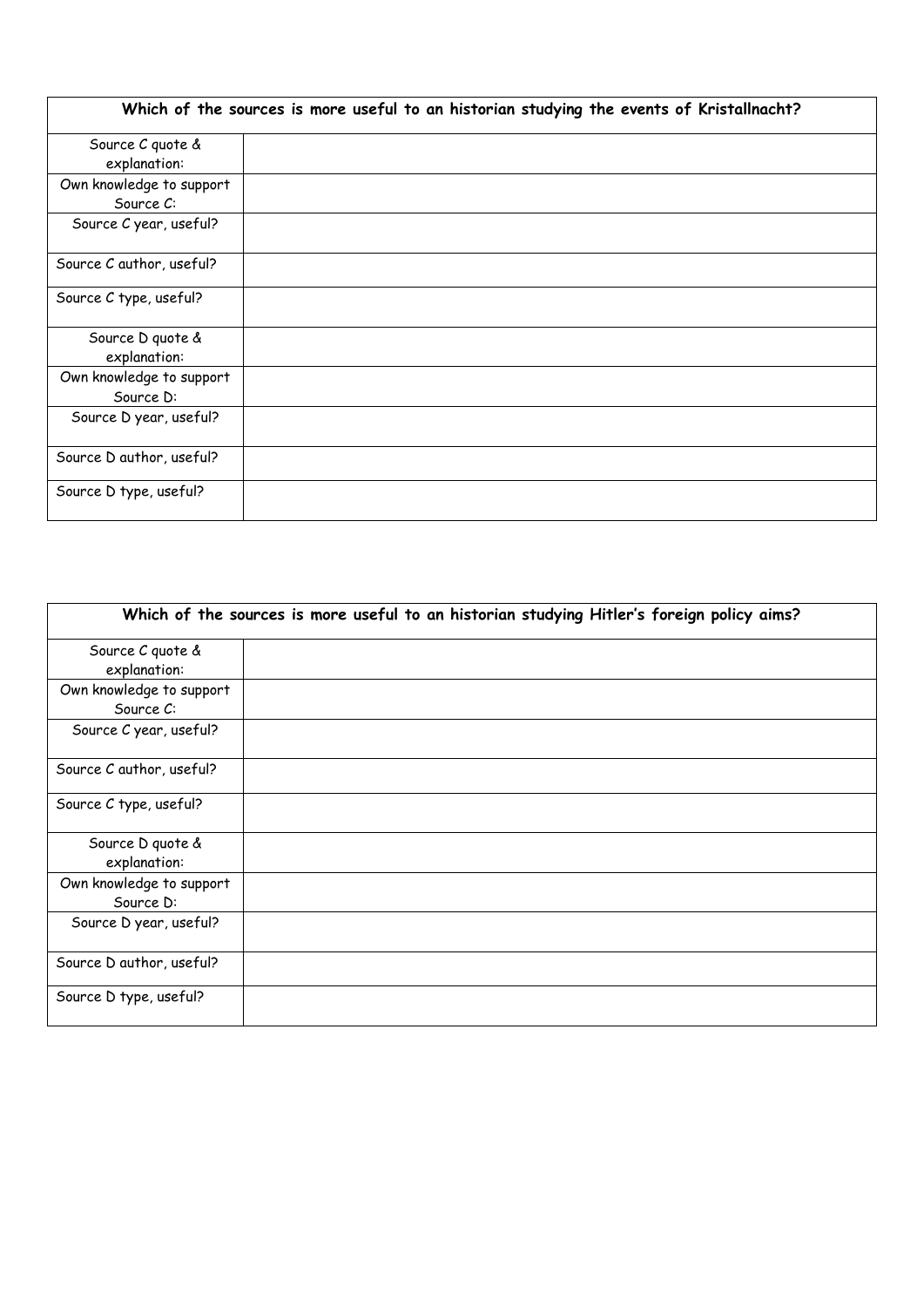| Which of the sources is more useful to an historian studying the German re-occupation of the Rhineland<br>in 1936? |  |
|--------------------------------------------------------------------------------------------------------------------|--|
| Source C quote &<br>explanation:                                                                                   |  |
| Own knowledge to support<br>Source C:                                                                              |  |
| Source C year, useful?                                                                                             |  |
| Source C author, useful?                                                                                           |  |
| Source C type, useful?                                                                                             |  |
| Source D quote &<br>explanation:                                                                                   |  |
| Own knowledge to support<br>Source D:                                                                              |  |
| Source D year, useful?                                                                                             |  |
| Source D author, useful?                                                                                           |  |
| Source D type, useful?                                                                                             |  |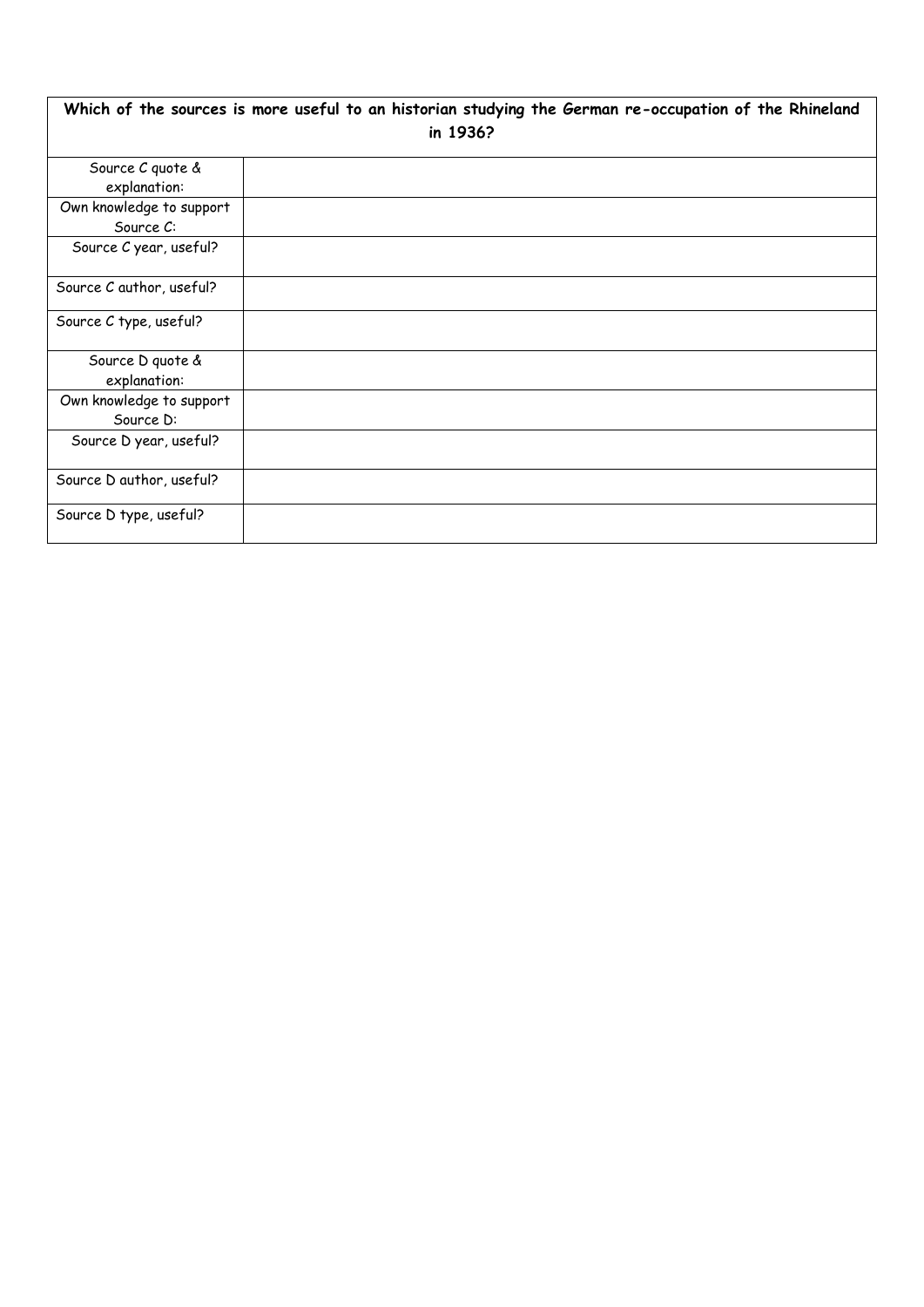### **Plans for potential question 5s:**

| To what extent do you agree with this interpretation? (Nazis brought prosperity) |  |
|----------------------------------------------------------------------------------|--|
| Points made by<br>interpretation:                                                |  |
| Own knowledge to support                                                         |  |
| interpretation:                                                                  |  |
| Interpretation author,<br>useful?                                                |  |
| Interpretation length,<br>useful?                                                |  |
| Interpretation type,<br>useful?                                                  |  |
| Opposing viewpoint to<br>interpretation:                                         |  |
| Own knowledge for<br>opposing viewpoint:                                         |  |
| Why different viewpoint<br>exists:                                               |  |
| Overall, agree with<br>interpretation why?                                       |  |

| To what extent do you agree with this interpretation? (Visitors to Germany) |  |
|-----------------------------------------------------------------------------|--|
| Points made by                                                              |  |
| interpretation:                                                             |  |
| Own knowledge to support<br>interpretation:                                 |  |
| Interpretation author,<br>useful?                                           |  |
| Interpretation length,<br>useful?                                           |  |
| Interpretation type,<br>useful?                                             |  |
| Opposing viewpoint to<br>interpretation:                                    |  |
| Own knowledge for<br>opposing viewpoint:                                    |  |
| Why different viewpoint<br>exists:                                          |  |
| Overall, agree with<br>interpretation why?                                  |  |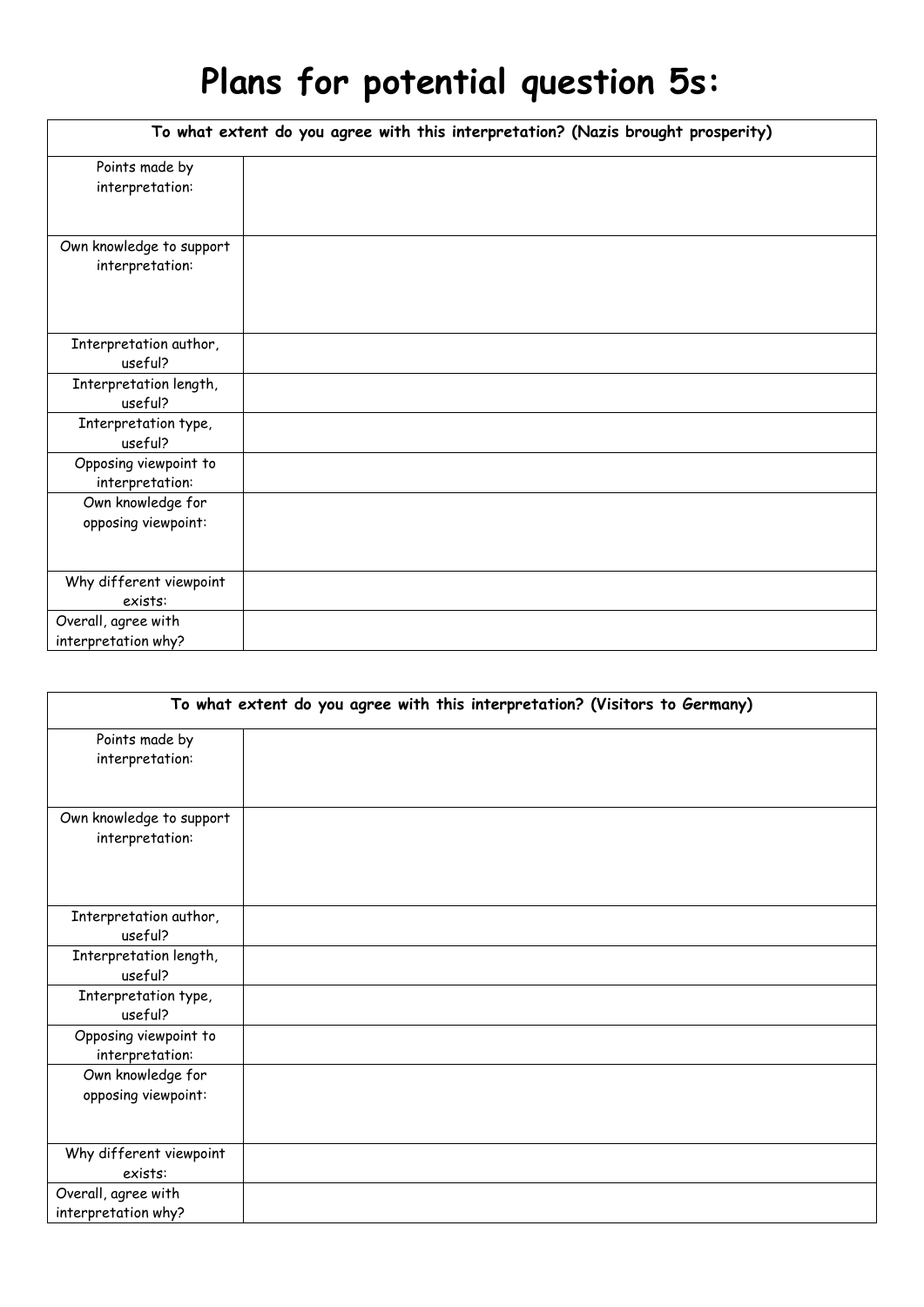| To what extent do you agree with this interpretation? (1920s hyperinflation) |  |
|------------------------------------------------------------------------------|--|
| Points made by                                                               |  |
| interpretation:                                                              |  |
| Own knowledge to support                                                     |  |
| interpretation:                                                              |  |
| Interpretation author,                                                       |  |
| useful?                                                                      |  |
| Interpretation length,<br>useful?                                            |  |
| Interpretation type,<br>useful?                                              |  |
| Opposing viewpoint to<br>interpretation:                                     |  |
| Own knowledge for<br>opposing viewpoint:                                     |  |
|                                                                              |  |
| Why different viewpoint                                                      |  |
| exists:                                                                      |  |
| Overall, agree with                                                          |  |
| interpretation why?                                                          |  |

|                                          | To what extent do you agree with this interpretation? (1929 Weimar Republic had overcome) |
|------------------------------------------|-------------------------------------------------------------------------------------------|
| Points made by                           |                                                                                           |
| interpretation:                          |                                                                                           |
| Own knowledge to support                 |                                                                                           |
| interpretation:                          |                                                                                           |
| Interpretation author,                   |                                                                                           |
| useful?                                  |                                                                                           |
| Interpretation length,                   |                                                                                           |
| useful?                                  |                                                                                           |
| Interpretation type,<br>useful?          |                                                                                           |
| Opposing viewpoint to                    |                                                                                           |
| interpretation:                          |                                                                                           |
| Own knowledge for<br>opposing viewpoint: |                                                                                           |
|                                          |                                                                                           |
| Why different viewpoint                  |                                                                                           |
| exists:                                  |                                                                                           |
| Overall, agree with                      |                                                                                           |
| interpretation why?                      |                                                                                           |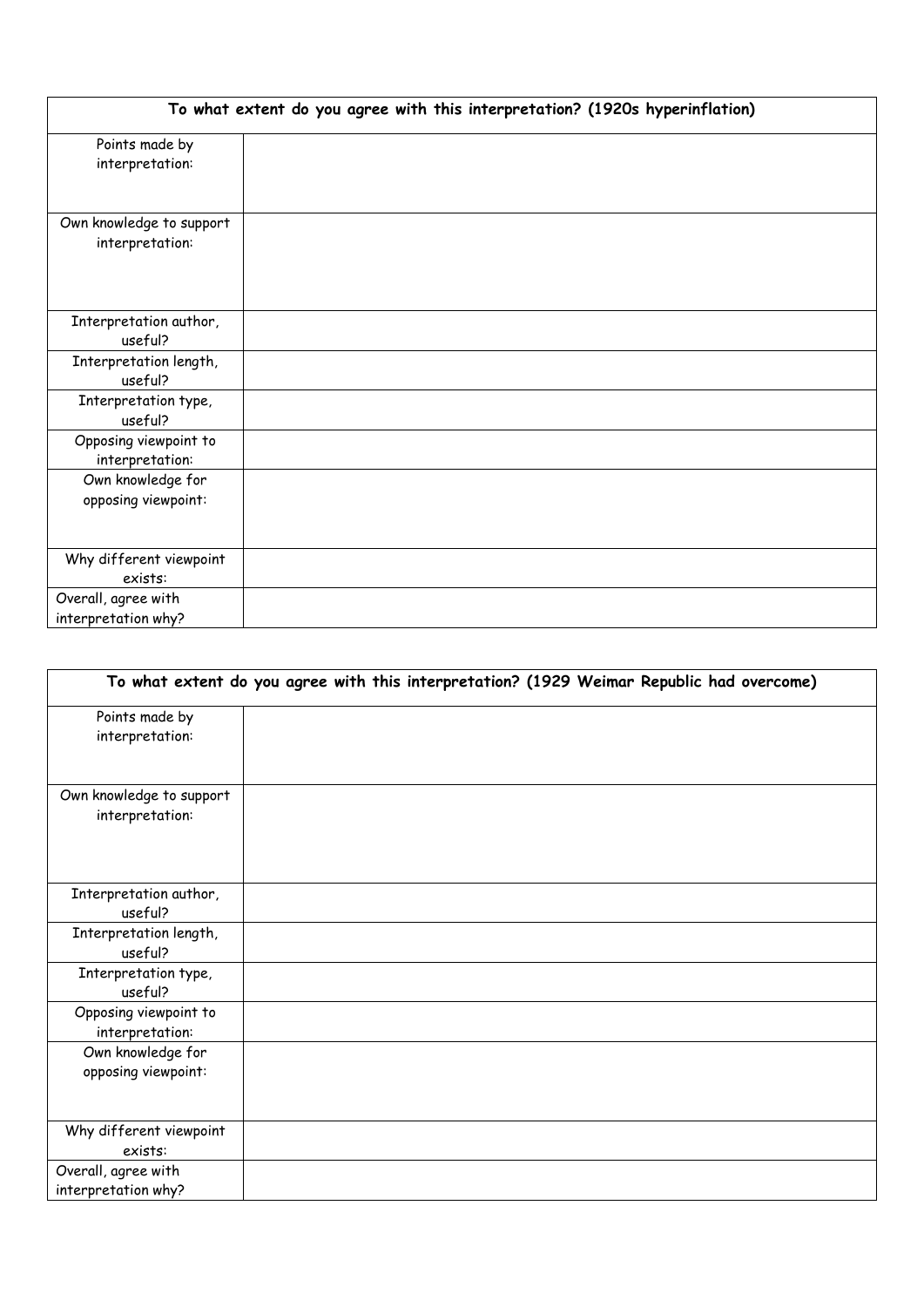| To what extent do you agree with this interpretation? (success of Nazi Party) |  |  |
|-------------------------------------------------------------------------------|--|--|
| Points made by<br>interpretation:                                             |  |  |
| Own knowledge to support<br>interpretation:                                   |  |  |
| Interpretation author,<br>useful?                                             |  |  |
| Interpretation length,<br>useful?                                             |  |  |
| Interpretation type,<br>useful?                                               |  |  |
| Opposing viewpoint to<br>interpretation:                                      |  |  |
| Own knowledge for<br>opposing viewpoint:                                      |  |  |
| Why different viewpoint<br>exists:                                            |  |  |
| Overall, agree with<br>interpretation why?                                    |  |  |

| To what extent do you agree with this interpretation? (Hitler converted Germany) |  |
|----------------------------------------------------------------------------------|--|
| Points made by                                                                   |  |
| interpretation:                                                                  |  |
| Own knowledge to support                                                         |  |
| interpretation:                                                                  |  |
| Interpretation author,                                                           |  |
| useful?                                                                          |  |
| Interpretation length,                                                           |  |
| useful?                                                                          |  |
| Interpretation type,<br>useful?                                                  |  |
| Opposing viewpoint to                                                            |  |
| interpretation:<br>Own knowledge for                                             |  |
| opposing viewpoint:                                                              |  |
|                                                                                  |  |
| Why different viewpoint                                                          |  |
| exists:                                                                          |  |
| Overall, agree with                                                              |  |
| interpretation why?                                                              |  |